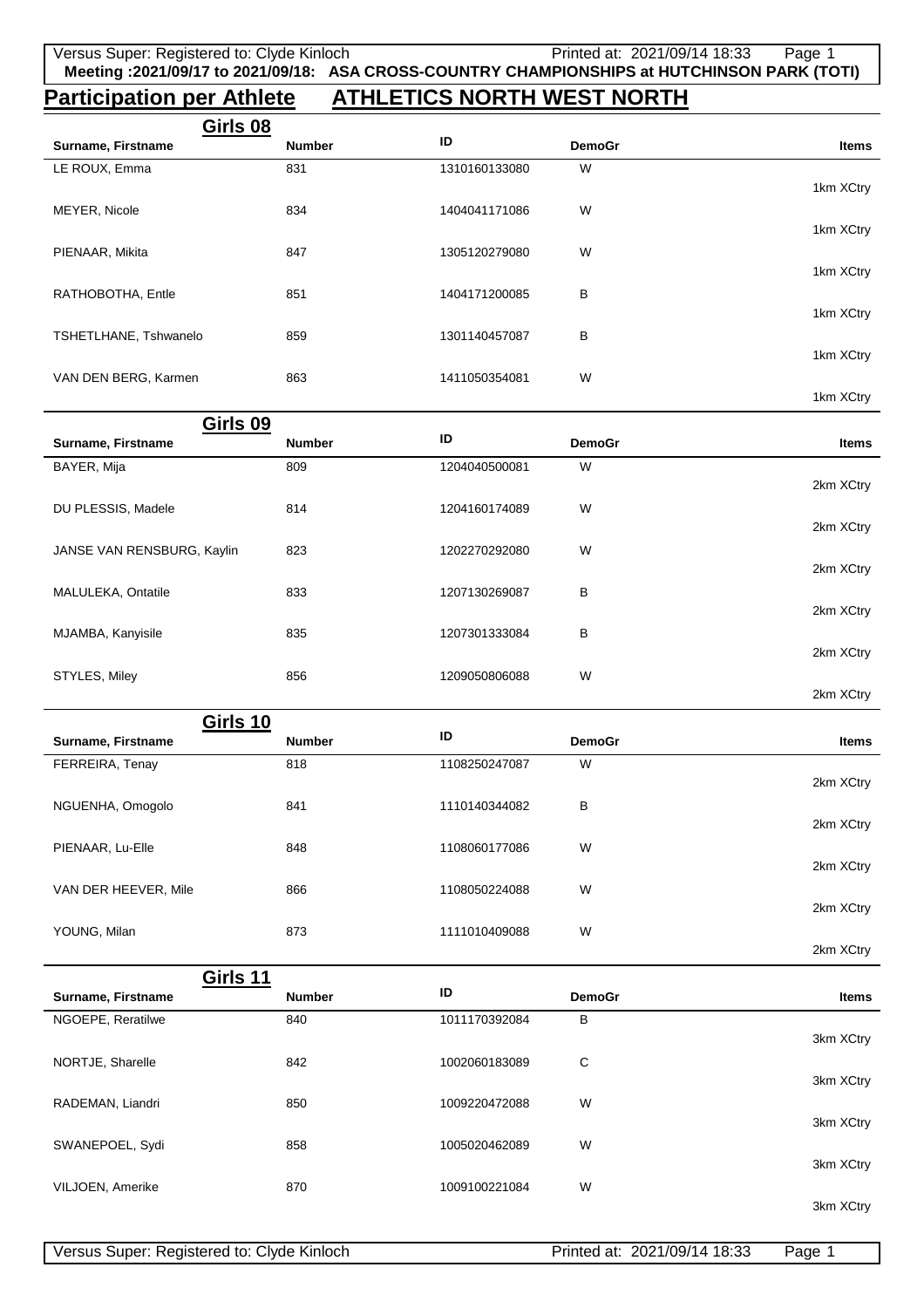| 3km XCtry<br><b>Items</b><br>3km XCtry |
|----------------------------------------|
|                                        |
|                                        |
|                                        |
|                                        |
|                                        |
| 3km XCtry                              |
|                                        |
| 3km XCtry                              |
| 3km XCtry                              |
|                                        |
| 3km XCtry                              |
|                                        |
| 3km XCtry                              |
|                                        |
| <b>Items</b>                           |
| 3km XCtry                              |
|                                        |
| 3km XCtry                              |
|                                        |
| 3km XCtry                              |
| 3km XCtry                              |
|                                        |
| 3km XCtry                              |
|                                        |
| 3km XCtry                              |
| <b>Items</b>                           |
|                                        |
| 4km XCtry                              |
|                                        |
| 4km XCtry                              |
| 4km XCtry                              |
|                                        |
| 4km XCtry                              |
|                                        |
| 4km XCtry                              |
| 4km XCtry                              |
|                                        |
|                                        |
| <b>Items</b>                           |
|                                        |
| 4km XCtry                              |
|                                        |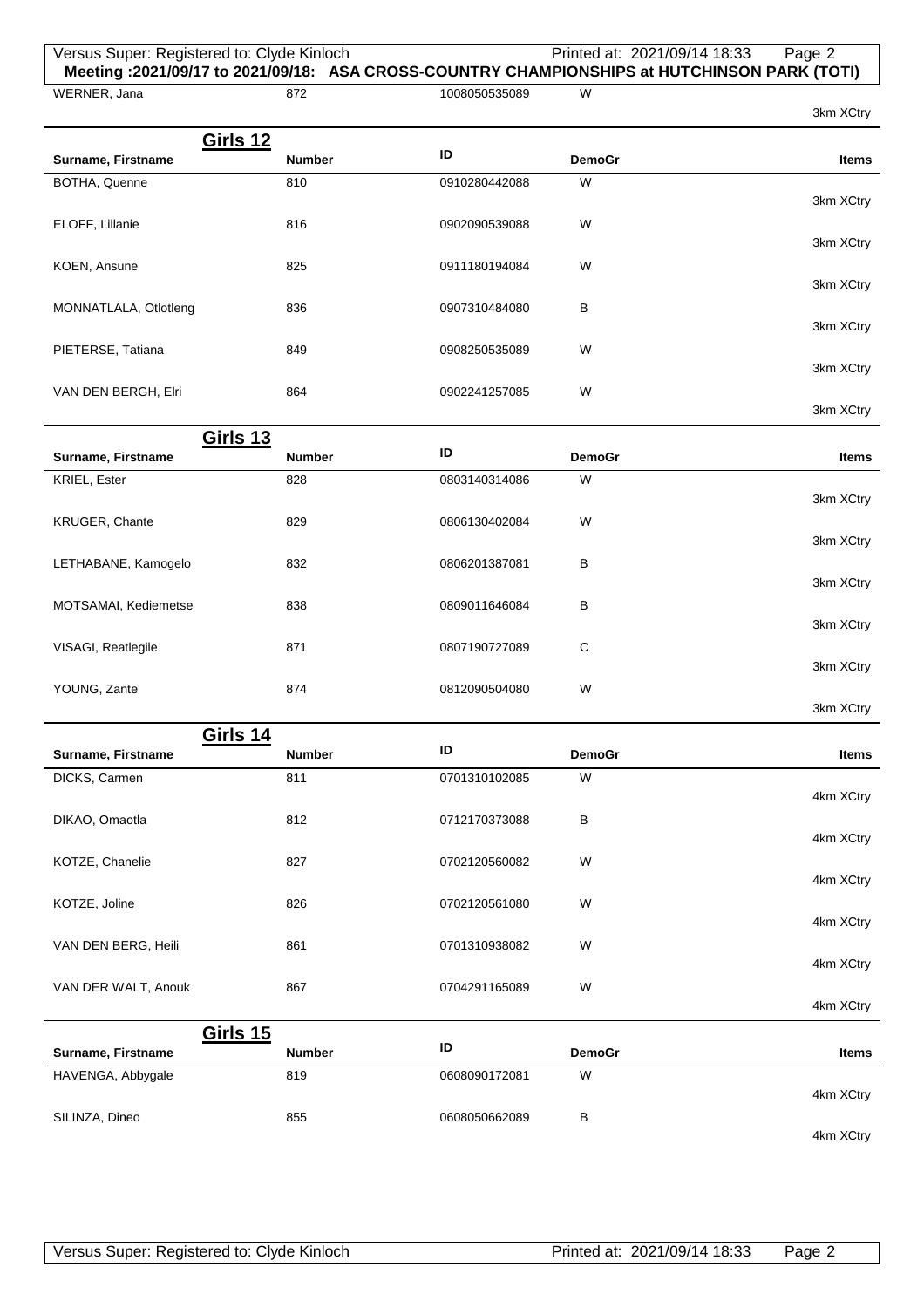|                         | Versus Super: Registered to: Clyde Kinloch |               |               | Printed at: 2021/09/14 18:33<br>Page 3<br>Meeting : 2021/09/17 to 2021/09/18: ASA CROSS-COUNTRY CHAMPIONSHIPS at HUTCHINSON PARK (TOTI) |
|-------------------------|--------------------------------------------|---------------|---------------|-----------------------------------------------------------------------------------------------------------------------------------------|
|                         | <b>Girls 16</b>                            |               |               |                                                                                                                                         |
| Surname, Firstname      | <b>Number</b>                              | ID            | <b>DemoGr</b> | <b>Items</b>                                                                                                                            |
| ELOFF, Caitlin          | 815                                        | 0512290317084 | W             |                                                                                                                                         |
|                         |                                            |               |               | 4km XCtry                                                                                                                               |
| FERREIRA, Carla         | 817                                        | 0506160399081 | W             | 4km XCtry                                                                                                                               |
| OHSICK, Damian          | 843                                        | 0504270424089 | W             |                                                                                                                                         |
|                         |                                            |               |               | 4km XCtry                                                                                                                               |
| PENTZ, Kaylia           | 844                                        | 0512080085081 | W             |                                                                                                                                         |
|                         |                                            |               |               | 4km XCtry                                                                                                                               |
| VAN VUUREN, Micha       | 869                                        | 0502240405089 | W             |                                                                                                                                         |
|                         |                                            |               |               | 4km XCtry                                                                                                                               |
| Surname, Firstname      | <b>Girls 17</b><br><b>Number</b>           | ID            | <b>DemoGr</b> | <b>Items</b>                                                                                                                            |
|                         | 808                                        | 0406190674084 | W             |                                                                                                                                         |
| ADLEM, Jesica           |                                            |               |               | 4km XCtry                                                                                                                               |
| JANSE VAN RENSBURG, Ane | 822                                        | 0409070517084 | W             |                                                                                                                                         |
|                         |                                            |               |               | 4km XCtry                                                                                                                               |
| SCHOLTZ, Kaylen         | 852                                        | 0410250101082 | W             |                                                                                                                                         |
|                         |                                            |               |               | 4km XCtry                                                                                                                               |
| SWANEPOEL, Kayla        | 857                                        | 0409130262085 | W             | 4km XCtry                                                                                                                               |
| VAN DER BYL, Nadia      | 865                                        | 0405240398082 | W             |                                                                                                                                         |
|                         |                                            |               |               | 4km XCtry                                                                                                                               |
|                         | <b>Girls 19</b>                            |               |               |                                                                                                                                         |
| Surname, Firstname      | <b>Number</b>                              | ID            | <b>DemoGr</b> | <b>Items</b>                                                                                                                            |
| PIENAAR, Queen          | 846                                        | 0306300800084 | C             |                                                                                                                                         |
|                         |                                            |               |               | 6km XCtry                                                                                                                               |
| TSUBANE, Kenyaditswe    | 860                                        | 0211140305080 | B             |                                                                                                                                         |
|                         |                                            |               |               | 6km XCtry                                                                                                                               |
| Surname, Firstname      | <b>Women 23</b><br><b>Number</b>           | ID            | <b>DemoGr</b> | <b>Items</b>                                                                                                                            |
| KHAMPAPE, Dibuseng      | 824                                        | 0103150076083 | В             |                                                                                                                                         |
|                         |                                            |               |               | 4km XCtry                                                                                                                               |
|                         | Women 25                                   |               |               |                                                                                                                                         |
| Surname, Firstname      | <b>Number</b>                              | ID            | <b>DemoGr</b> | <b>Items</b>                                                                                                                            |
| JACOBS, Jo-Ani          | 821                                        | 8712280221088 | W             |                                                                                                                                         |
|                         |                                            |               |               | 4km XCtry                                                                                                                               |
| PHELOANE, Boitshoko     | 845                                        | 9001050633089 | В             | 4km XCtry                                                                                                                               |
| VAN STRATEN, Carmen     | 868                                        | 9301220188083 | W             |                                                                                                                                         |
|                         |                                            |               |               | 4km XCtry                                                                                                                               |
|                         | Women 35                                   |               |               |                                                                                                                                         |
| Surname, Firstname      | <b>Number</b>                              | ID            | <b>DemoGr</b> | <b>Items</b>                                                                                                                            |
| LAKABA, Mantsetsa       | 830                                        | 8401300425081 | В             |                                                                                                                                         |
|                         |                                            |               |               | 4km XCtry Masters Women 35 to 49                                                                                                        |
| SCHOLTZ, Karina         | 853                                        | 8312310103081 | W             |                                                                                                                                         |

854 8611220432088 B

862 8207150038084 W

4km XCtry Masters Women 35 to 49

4km XCtry Masters Women 35 to 49

4km XCtry Masters Women 35 to 49

SEABI, Gloria

VAN DEN BERG, Gizela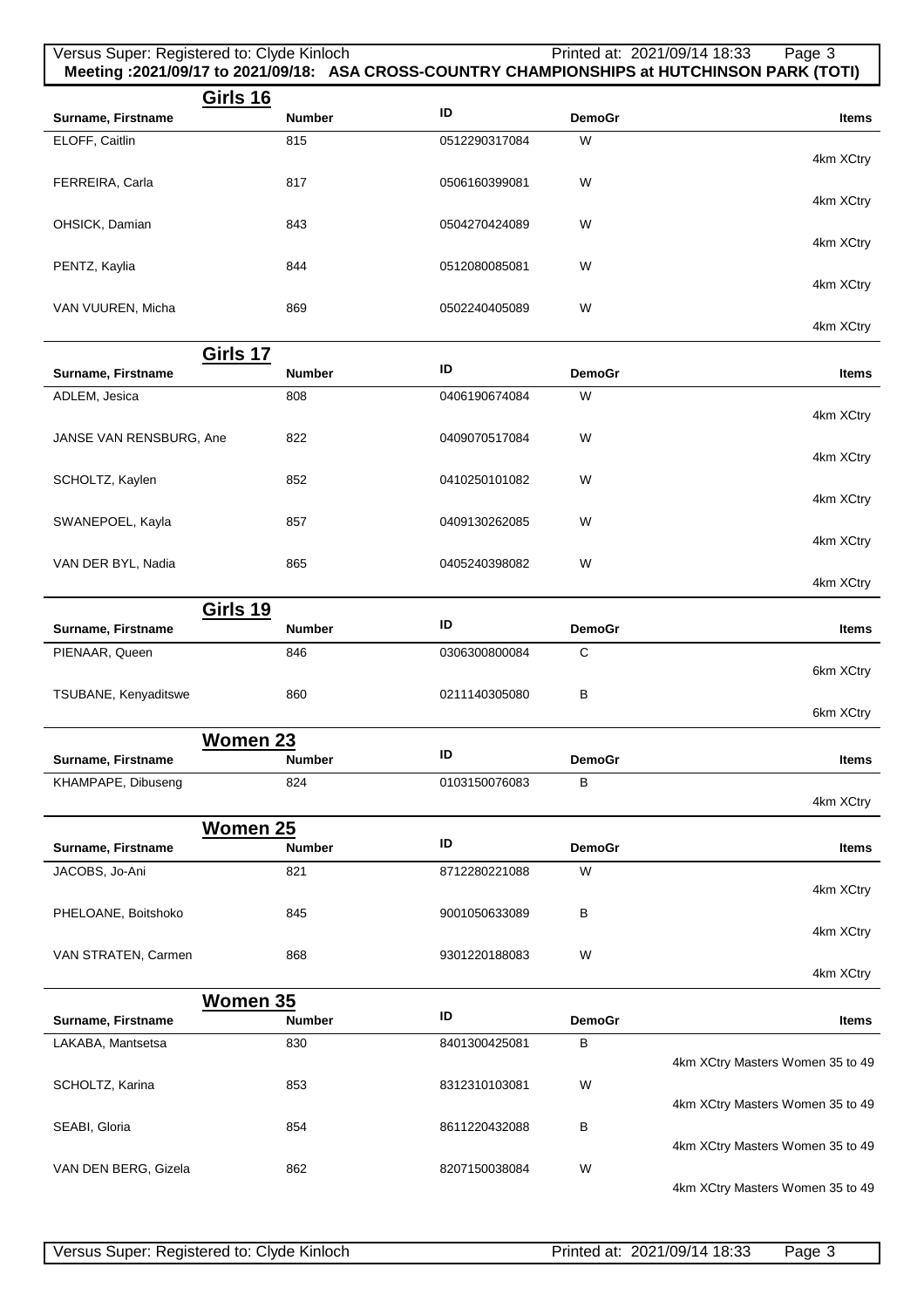| Versus Super: Registered to: Clyde Kinloch |               |               |                    | Printed at: 2021/09/14 18:33<br>Page 4<br>Meeting :2021/09/17 to 2021/09/18: ASA CROSS-COUNTRY CHAMPIONSHIPS at HUTCHINSON PARK (TOTI) |
|--------------------------------------------|---------------|---------------|--------------------|----------------------------------------------------------------------------------------------------------------------------------------|
| <b>Women 40</b><br>Surname, Firstname      | <b>Number</b> | ID            | <b>DemoGr</b>      | Items                                                                                                                                  |
| HENNING, Estelle                           | 820           | 7907110054086 | W                  | 4km XCtry Masters Women 35 to 49                                                                                                       |
| <b>Women 45</b><br>Surname, Firstname      | <b>Number</b> | ID            | <b>DemoGr</b>      | <b>Items</b>                                                                                                                           |
| DLHIWAYO, Lizzy                            | 813           | 7510150486083 | B                  | 4km XCtry Masters Women 35 to 49                                                                                                       |
| MORAKA, Matshidiso                         | 837           | 7402100821082 | В                  | 4km XCtry Masters Women 35 to 49                                                                                                       |
| MURLEY, Karon                              | 839           | 7304180033085 | W                  | 4km XCtry Masters Women 35 to 49                                                                                                       |
| <b>Boys 08</b><br>Surname, Firstname       | <b>Number</b> | ID            | <b>DemoGr</b>      | <b>Items</b>                                                                                                                           |
| HAASBROEK, Xavier                          | 885           | 1306215496084 | W                  | 1km XCtry                                                                                                                              |
| JACOBS, Merton                             | 888           | 1301145289089 | W                  | 1km XCtry                                                                                                                              |
| KRUGER, Christian                          | 896           | 1303295640087 | W                  | 1km XCtry                                                                                                                              |
| SWANEPOEL, Zanru                           | 945           | 1408305229084 | W                  | 1km XCtry                                                                                                                              |
| VAN DER HEEVER, Ben-G                      | 950           | 1302125405083 | W                  | 1km XCtry                                                                                                                              |
| VISSER, Marcus                             | 955           | 1308135316087 | W                  | 1km XCtry                                                                                                                              |
| <b>Boys 09</b>                             |               |               |                    |                                                                                                                                        |
| Surname, Firstname                         | <b>Number</b> | ID            | <b>DemoGr</b>      | <b>Items</b>                                                                                                                           |
| MOEPI, Ogodiseng                           | 914           | 1204285172083 | B                  | 2km XCtry                                                                                                                              |
| VAN DEN BERG, Steyn                        | 948           | 1207245191085 | W                  | 2km XCtry                                                                                                                              |
| WEBER, Ulrich                              | 957           | 1206225098088 | W                  | 2km XCtry                                                                                                                              |
| WHITFIELD, Henshall                        | 958           | 1203276266086 | W                  | 2km XCtry                                                                                                                              |
| WILLIAMSON, Zander                         | 959           | 1201135185083 | W                  | 2km XCtry                                                                                                                              |
| <b>Boys 10</b>                             |               | ID            |                    |                                                                                                                                        |
| Surname, Firstname                         | <b>Number</b> |               | <b>DemoGr</b><br>W | Items                                                                                                                                  |
| KRUGER, Jandre                             | 897           | 1104115129081 |                    | 2km XCtry                                                                                                                              |
| MARUMO, Tiisetso                           | 905           | 1104246338080 | В                  | 2km XCtry                                                                                                                              |
| MODISE, Reaobaka                           | 913           | 1104236138086 | W                  | 2km XCtry                                                                                                                              |
| MOTSAMAI, Onalenna                         | 925           | 1110025726080 | В                  | 2km XCtry                                                                                                                              |
| VAN VUUREN, Raynard                        | 952           | 1111205311081 | W                  | 2km XCtry                                                                                                                              |
| VENTER, M J Grant                          | 954           | 1103086668085 | W                  | 2km XCtry                                                                                                                              |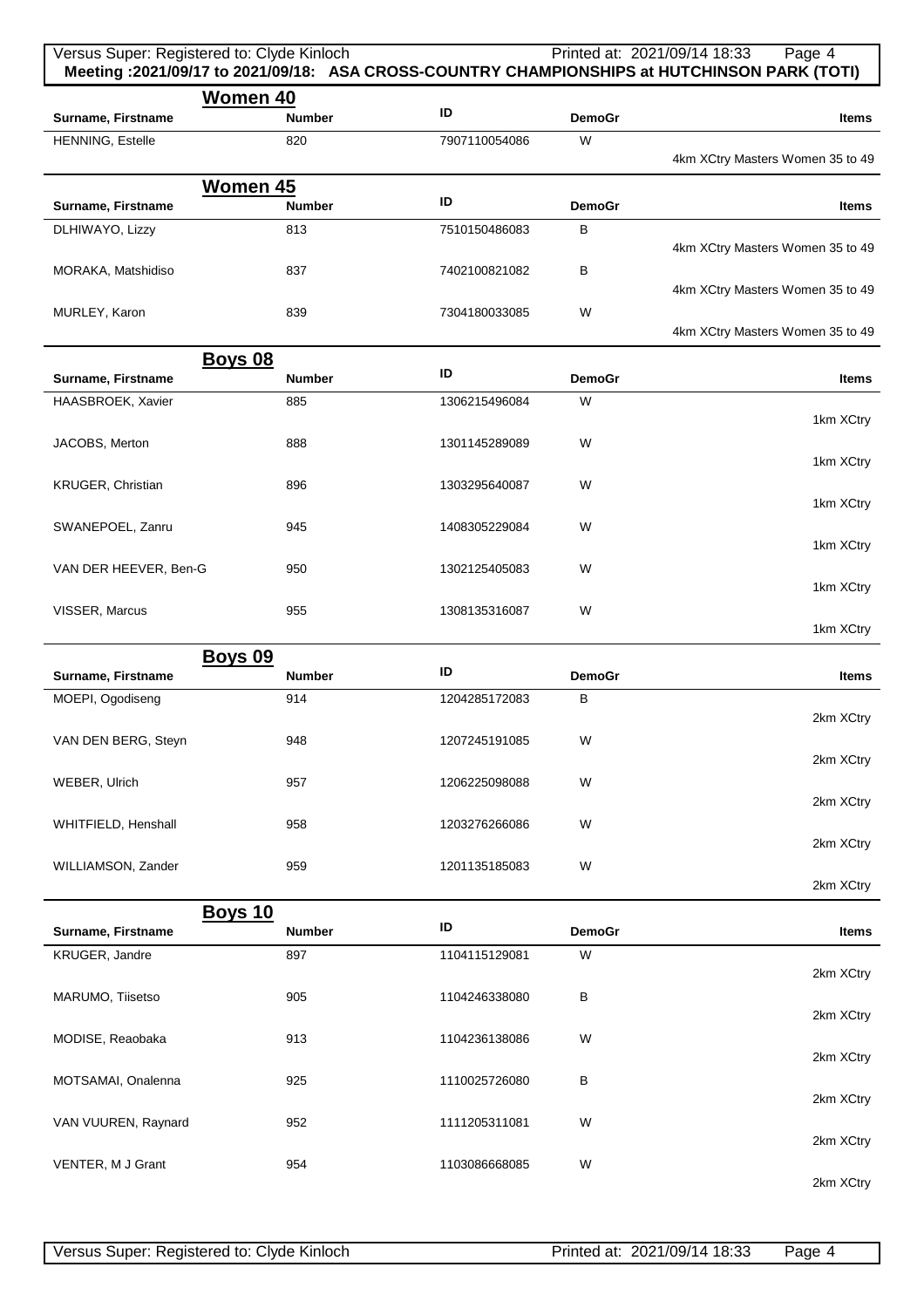| Versus Super: Registered to: Clyde Kinloch |               | Meeting :2021/09/17 to 2021/09/18: ASA CROSS-COUNTRY CHAMPIONSHIPS at HUTCHINSON PARK (TOTI) | Printed at: 2021/09/14 18:33 | Page 5       |
|--------------------------------------------|---------------|----------------------------------------------------------------------------------------------|------------------------------|--------------|
|                                            | Boys 11       |                                                                                              |                              |              |
| Surname, Firstname                         | <b>Number</b> | ID                                                                                           | <b>DemoGr</b>                | <b>Items</b> |
| DE WIT, Christiaan                         | 879           | 1002105226083                                                                                | W                            |              |
|                                            |               |                                                                                              |                              | 3km XCtry    |
| JORDAAN, J D                               | 890           | 1005205165085                                                                                | W                            |              |
|                                            |               |                                                                                              |                              | 3km XCtry    |
| KOTZE, Adriaan                             | 894           | 1003076067084                                                                                | W                            |              |
|                                            |               |                                                                                              |                              | 3km XCtry    |
| MOTSAMAI, Otlotleng                        | 926           | 1001196368085                                                                                | B                            |              |
|                                            |               |                                                                                              |                              | 3km XCtry    |
| PIENAAR, Marnus                            | 932           | 1002125569082                                                                                | W                            |              |
|                                            |               |                                                                                              |                              | 3km XCtry    |
|                                            | Boys 12       |                                                                                              |                              |              |

| ____<br>Surname, Firstname | <b>Number</b> | ID            | <b>DemoGr</b> | <b>Items</b> |
|----------------------------|---------------|---------------|---------------|--------------|
| HAVENGA, Nathan            | 887           | 0903245247080 | W             |              |
|                            |               |               |               | 3km XCtry    |
| LETHABANE, Botshelo        | 901           | 0903075396080 | В             |              |
|                            |               |               |               | 3km XCtry    |
| MOJAPELE, Reamoleboga      | 917           | 0912025421088 | В             |              |
|                            |               |               |               | 3km XCtry    |
| NAUDE, C J                 | 929           | 0902065220086 | W             |              |
|                            |               |               |               | 3km XCtry    |
| NXUMALO, Zenzele           | 931           | 0912185183080 | В             |              |
|                            |               |               |               | 3km XCtry    |
| VAN DEN BERG, Marius       | 949           | 0910145220083 | W             |              |

| <b>Boys 13</b>             |               |               |               |              |
|----------------------------|---------------|---------------|---------------|--------------|
| Surname, Firstname         | <b>Number</b> | ID            | <b>DemoGr</b> | <b>Items</b> |
| KRUGER, Henrico            | 898           | 0801145182086 | W             |              |
|                            |               |               |               | 4km XCtry    |
| LETSHWETS, Bokamoso        | 902           | 0809075958086 | в             |              |
|                            |               |               |               | 4km XCtry    |
| MAKOLOKWE, Rethabile       | 903           | 0801315959081 | в             |              |
|                            |               |               |               | 4km XCtry    |
| MOKAWANE, Tokelo           | 918           | 0812275330080 | B             |              |
|                            |               |               |               | 4km XCtry    |
| WILLIAMSON, Scott          | 960           | 0807285543086 | W             |              |
|                            |               |               |               | 4km XCtry    |
|                            |               |               |               |              |
| Boys 14                    |               |               |               |              |
| Surname, Firstname         | <b>Number</b> | ID            | <b>DemoGr</b> | <b>Items</b> |
| FOURIE, Guillaum           | 883           | 0709155155084 | W             |              |
|                            |               |               |               | 4km XCtry    |
| JANSE VAN RENSBURG, Armand | 889           | 0706195537081 | W             |              |
|                            |               |               |               | 4km XCtry    |
| MOKGATLE, Keaitumela       | 919           | 0702276419083 | в             |              |
|                            |               |               |               | 4km XCtry    |
| NIENABER, Dian             | 930           | 0708295159089 | W             |              |
|                            |               |               |               | 4km XCtry    |
| SCHOLTZ, Lean              | 938           | 0710195203082 | W             |              |
| WARNEKE, Wihan             | 956           | 0707105105084 | W             | 4km XCtry    |

3km XCtry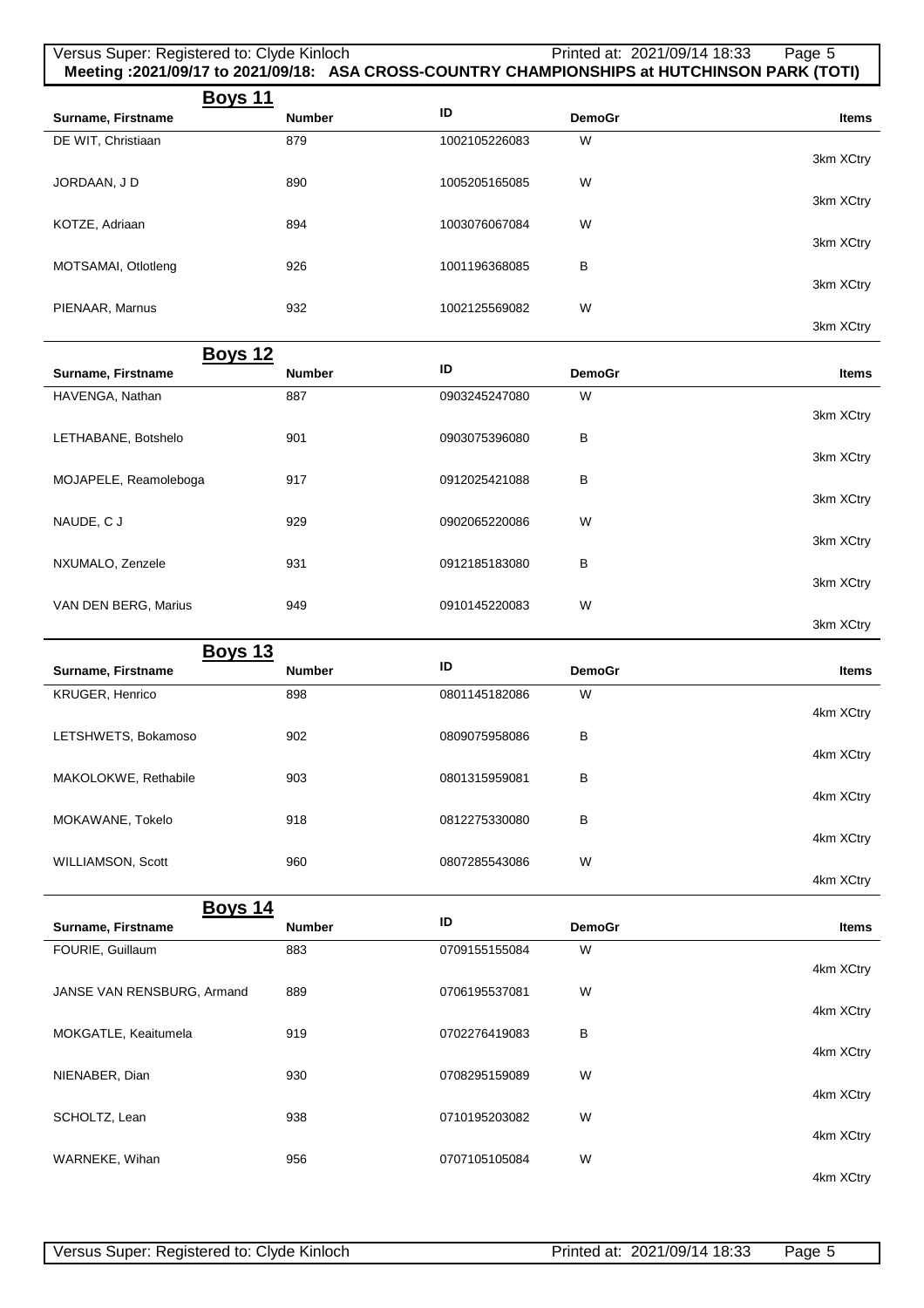| Versus Super: Registered to: Clyde Kinloch |               |               | Printed at: 2021/09/14 18:33<br>Meeting :2021/09/17 to 2021/09/18: ASA CROSS-COUNTRY CHAMPIONSHIPS at HUTCHINSON PARK (TOTI) | Page 6       |
|--------------------------------------------|---------------|---------------|------------------------------------------------------------------------------------------------------------------------------|--------------|
| <u>Boys 15</u>                             |               |               |                                                                                                                              |              |
| Surname, Firstname                         | <b>Number</b> | ID            | <b>DemoGr</b>                                                                                                                | <b>Items</b> |
| CLAASSEN, Wikus                            | 878           | 0601036589088 | W                                                                                                                            | 4km XCtry    |
| KRUGER, Alexander                          | 895           | 0602245192086 | W                                                                                                                            | 4km XCtry    |
| MARAIS, Luan                               | 904           | 0604085108081 | W                                                                                                                            |              |
| MITCHELL, Ryan                             | 910           | 0612225916081 | W                                                                                                                            | 4km XCtry    |
| SENYANE, Rorisang                          | 941           | 0604026183086 | в                                                                                                                            | 4km XCtry    |
| TSHUMA, Gomotsegang                        | 947           | 0601266435085 | B                                                                                                                            | 4km XCtry    |
|                                            |               |               |                                                                                                                              | 4km XCtry    |
| <b>Boys 16</b>                             |               |               |                                                                                                                              |              |
| Surname, Firstname                         | <b>Number</b> | ID            | <b>DemoGr</b>                                                                                                                | Items        |
| BURGER, Jeandre                            | 876           | 0504185979086 | W                                                                                                                            | 6km XCtry    |
| DIPHEKO, Thabang                           | 881           | 0511176117089 | В                                                                                                                            | 6km XCtry    |
| MOTHAJWA, Boikanyo Shawn                   | 923           | 0508015710082 | В                                                                                                                            | 6km XCtry    |
| SITHOLE, Ponatshego                        | 944           | 0504015488084 | B                                                                                                                            | 6km XCtry    |
| VAN ROOYEN, Caleb                          | 951           | 0505065952085 | C                                                                                                                            |              |
|                                            |               |               |                                                                                                                              | 6km XCtry    |
| <b>Boys 17</b><br>Surname, Firstname       | <b>Number</b> | ID            | <b>DemoGr</b>                                                                                                                | Items        |
| HANS, Goitseone                            | 886           | 0405066089088 | C                                                                                                                            |              |
| MASHABA, Nelson                            | 906           | 0411095465082 | в                                                                                                                            | 6km XCtry    |
| MOATE, Phenyo                              | 911           | 0409235957084 | В                                                                                                                            | 6km XCtry    |
| MOYA, Thabiso Ernst                        | 927           | 0402116308089 | В                                                                                                                            | 6km XCtry    |
|                                            |               |               |                                                                                                                              | 6km XCtry    |
| SWART, Wessel                              | 946           | 0408045064081 | W                                                                                                                            | 6km XCtry    |
| VAN WYK, Etienne                           | 953           | 0405245042081 | W                                                                                                                            | 6km XCtry    |
| <b>Boys 19</b>                             |               |               |                                                                                                                              |              |
| Surname, Firstname                         | Number        | ID            | <b>DemoGr</b>                                                                                                                | Items        |
| BASIMA, Tumediso                           | 875           | 0201025991085 | В                                                                                                                            | 8km XCtry    |
| CHUTLOANE, Thato                           | 877           | 0209075542081 | В                                                                                                                            | 8km XCtry    |
| KGOMO, Inolofatseng                        | 892           | 0210055938089 | в                                                                                                                            | 8km XCtry    |
| LERUMO, Tumelo                             | 900           | 0308035830089 | в                                                                                                                            |              |
| MOLOISI, Kgaogelo                          | 920           | 0303075924082 | B                                                                                                                            | 8km XCtry    |
|                                            |               |               |                                                                                                                              | 8km XCtry    |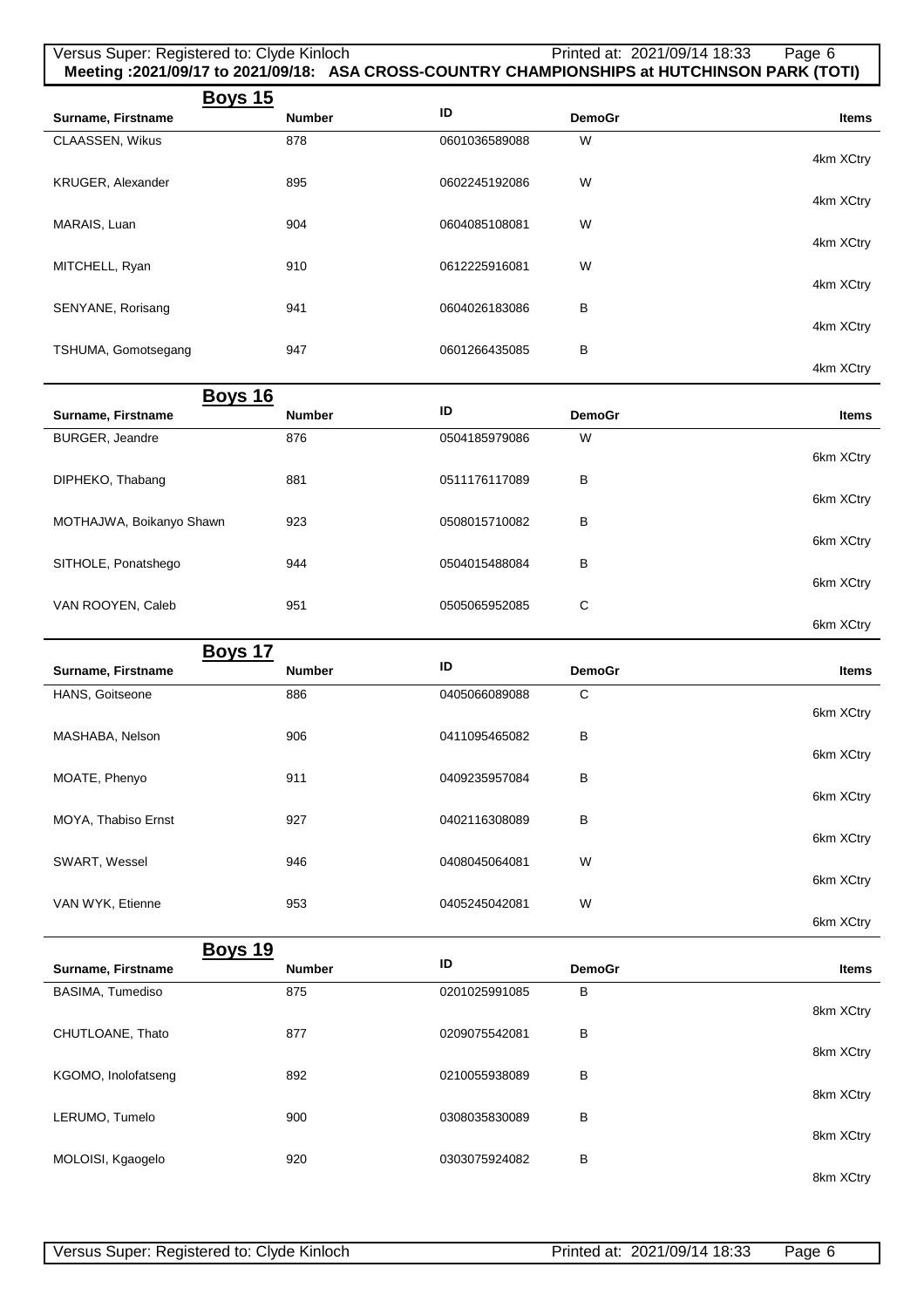## Versus Super: Registered to: Clyde Kinloch Printed at: 2021/09/14 18:33 Page 7 **Meeting :2021/09/17 to 2021/09/18: ASA CROSS-COUNTRY CHAMPIONSHIPS at HUTCHINSON PARK (TOTI) Men 23 Surname, Firstname ID DemoGraphic** *ID* **DemoGraphic** *ID* **DemoGraphic** *I***D</del> <b>Items** MASHEGO, Success 4km XCtry 907 0107165502082 B MOHOLOLA, Maphuti Gregory 4km XCtry 916 9901255569089 B MOTHOAGAE, Ofentse 4km XCtry 924 9912135468087 B REYNEKE, A J 4km XCtry 937 0102175060080 W SIBIYA, Ntohozo 4km XCtry 942 0004136233089 B

|                     | <b>Men 25</b> |               |               |              |
|---------------------|---------------|---------------|---------------|--------------|
| Surname, Firstname  | <b>Number</b> | ID            | <b>DemoGr</b> | <b>Items</b> |
| DUBE, Michael       | 882           | 9902156356089 | в             |              |
|                     |               |               |               | 10km XCtry   |
| GABATSEWE, Godfrey  | 884           | 9405165612088 | В             |              |
|                     |               |               |               | 10km XCtry   |
| KEKANA, Thato       | 891           | 9408046273088 | В             |              |
|                     |               |               |               | 10km XCtry   |
| KGOPISI, Oageng     | 893           | 0004096089081 | В             | 10km XCtry   |
| LEETO, Mathews      | 899           | 9007025666088 | В             |              |
|                     |               |               |               | 10km XCtry   |
| MODINGWANE, Amantle | 912           | 0005015174088 | В             |              |
|                     |               |               |               | 4km XCtry    |
| MOHLOSI, Simon      | 915           | 9301205547089 | В             |              |
|                     |               |               |               | 4km XCtry    |
| MOSIAWE, Kgomotso   | 922           | 9704126153087 | В             |              |
|                     |               |               |               | 10km XCtry   |
| RAPULA, Ikalafeng   | 934           | 9702216200081 | В             |              |
|                     |               |               |               | 4km XCtry    |
| RASOGO, Kgaugelo    | 936           | 9910015421086 | В             | 4km XCtry    |
| RASOGO, Mohau       | 935           | 9910105420088 | В             |              |
|                     |               |               |               | 4km XCtry    |
| SIBUTA, Apiwe       | 943           | 9601235743081 | В             |              |
|                     |               |               |               | 4km XCtry    |
|                     | <b>Men 35</b> |               |               |              |
| Surname, Firstname  | <b>Number</b> | ID            | <b>DemoGr</b> | <b>Items</b> |
| DINTWA Itumeleng    | 880           | 8503065417086 | R.            |              |

| $PII$ is introduced in $RII$ in $RII$ in $RII$ in $RII$ in $RII$ in $RII$ in $RII$ in $RII$ in $RII$ in $RII$ in $RII$ in $RII$ in $RII$ in $RII$ | <b>UUU</b>    | <b>0000000+17000</b> | ັ             | 8km XCtry Masters Men 35 to 49 |
|---------------------------------------------------------------------------------------------------------------------------------------------------|---------------|----------------------|---------------|--------------------------------|
| SEKGABEBE, Pogiso                                                                                                                                 | 940           | 8401075702086        | В             |                                |
|                                                                                                                                                   |               |                      |               | 8km XCtry Masters Men 35 to 49 |
|                                                                                                                                                   | <b>Men 40</b> |                      |               |                                |
| Surname, Firstname                                                                                                                                | <b>Number</b> | ID                   | <b>DemoGr</b> | <b>Items</b>                   |
| MGEWU, Monwabisi                                                                                                                                  | 909           | 7708075444080        | B             |                                |
|                                                                                                                                                   |               |                      |               | 8km XCtry Masters Men 35 to 49 |
| MPHATOE, George                                                                                                                                   | 928           | 7810205738086        | B             |                                |
|                                                                                                                                                   |               |                      |               | 8km XCtry Masters Men 35 to 49 |
| PULE, Sartiel                                                                                                                                     | 933           | 8101145453088        | B             |                                |
|                                                                                                                                                   |               |                      |               | 8km XCtry Masters Men 35 to 49 |
| SCHOLTZ, Leon                                                                                                                                     | 939           | 7705035054086        | W             |                                |
|                                                                                                                                                   |               |                      |               | 8km XCtry Masters Men 35 to 49 |
|                                                                                                                                                   |               |                      |               |                                |

Versus Super: Registered to: Clyde Kinloch Printed at: 2021/09/14 18:33 Page 7